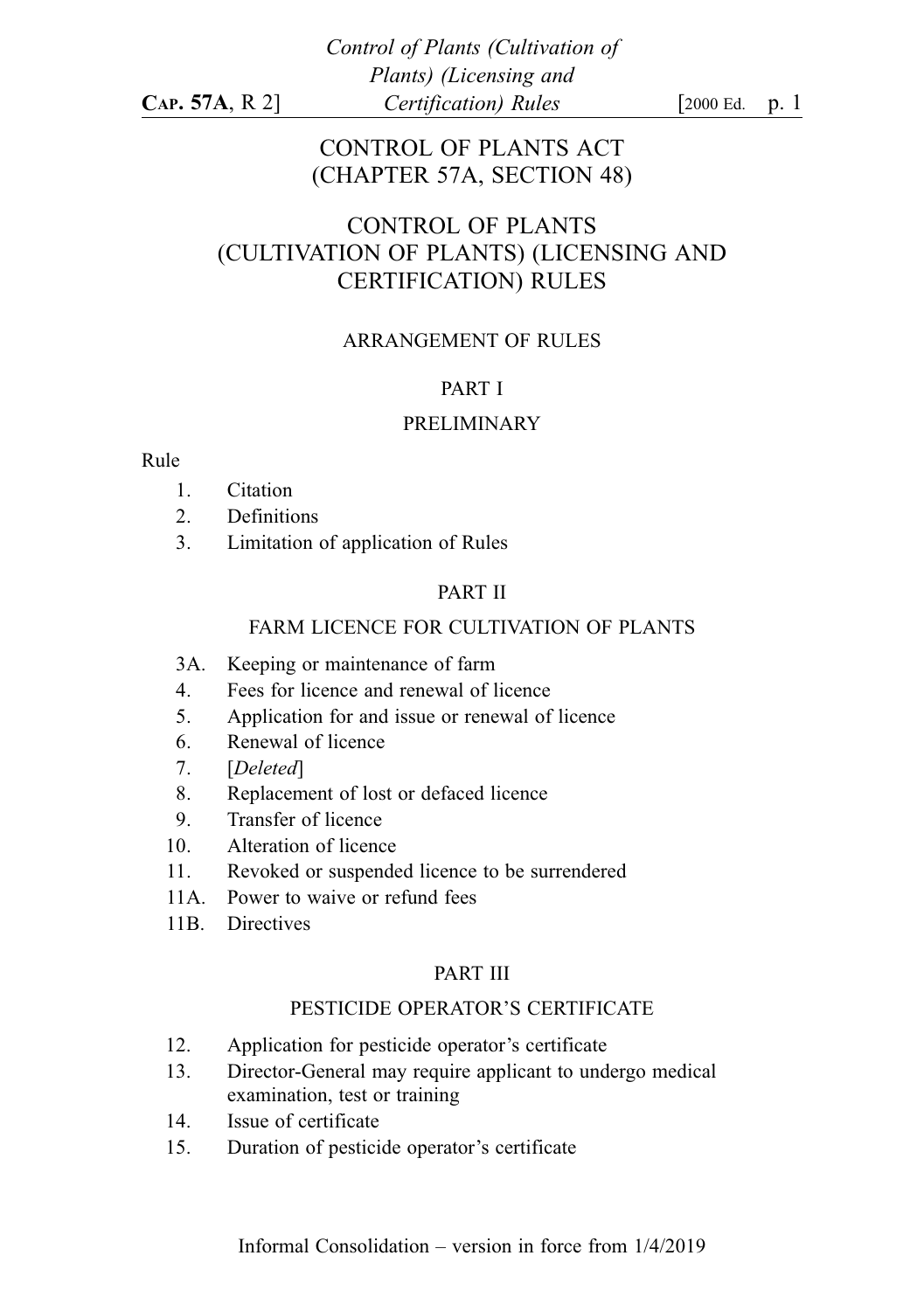#### Rule

- 16. Renewal, replacement, transfer and alteration of pesticide operator's certificate
- 17. Procedure on cancellation or suspension of pesticide operator's certificate

#### PART IV

#### PROVISIONS REGULATING CULTIVATION OF PLANTS AND SALE AND SUPPLY OF FRESH FRUITS AND VEGETABLES

- 18. Disposal of pesticide and waste material
- 19. Use and storage of pesticide
- 20. Duties of pesticide operator
- 21. Licensee not to supply or sell fresh fruits or vegetables with pesticide residue exceeding specified level

#### PART V

### POWERS OF AUTHORISED OFFICERS

- 22. Powers to take samples for laboratory analysis, to prohibit harvest of crop and to detain consignment
- 23. Powers of authorised officers

## PART VI

### OFFENCE, PENALTY AND FORFEITURE

- 24. Making of false declarations, etc.
- 25. Offences
- 26. Penalty
- 27. Forfeiture of consignment upon conviction
	- First Schedule Fees

Second Schedule — Requirements for Storage and Disposal of Pesticide and Cleaning and Disposal of Pesticide Container

The Schedules

[18th February 1994]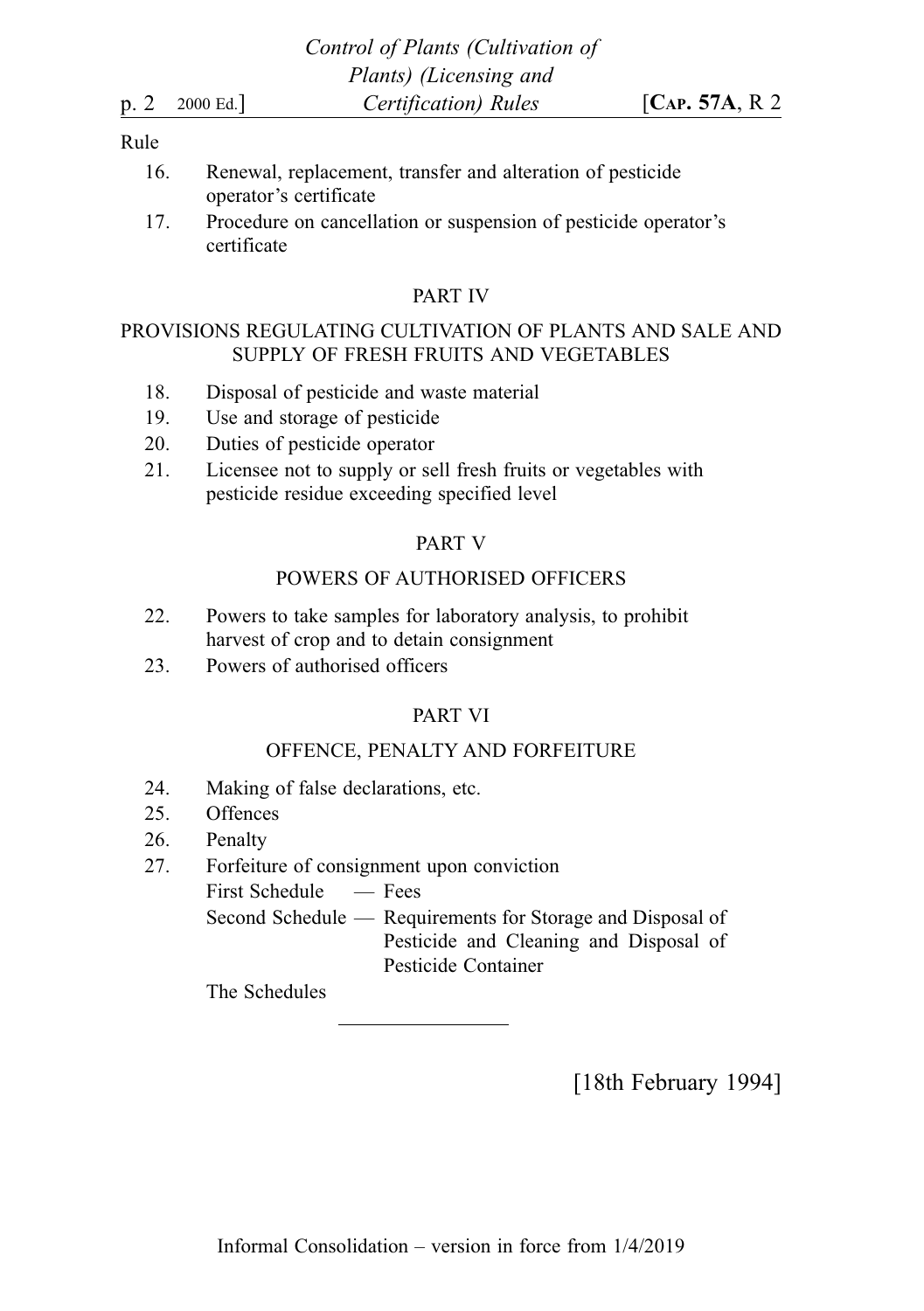### PART I

# PRELIMINARY

## **Citation**

1. These Rules may be cited as the Control of Plants (Cultivation of Plants) (Licensing and Certification) Rules.

# **Definitions**

- 2. In these Rules, unless the context otherwise requires
	- "consignment" means any consignment of a single type of plant, fresh fruit or vegetable which has been produced for sale or supply;
	- "crop" means any unharvested crop of a single type of plant, fresh fruit or vegetable which has been produced for sale or supply;
	- "cultivation of plants" means the commercial production of any plant (whether from seed, tuber, cutting, rhizome, bulb, corm, stock, budwood, slip, sucker, graft, scion or any other part whatsoever from which such plant may be propagated) or fresh fruit or vegetable, but excludes the operation of any nursery or outlet for the primary purpose of the retail sale of plants;
	- "farm" means any land or premises, whether enclosed by fencing or not, used for the cultivation of plants;
	- "licence" means a licence issued by the Director-General under section 31 of the Act for the cultivation of plants;
	- "licensee" means the holder of a licence;
	- "permitted pesticide" means any pesticide which is registered under the Control of Plants (Registration of Pesticides) Rules (R 3);
	- "pesticide operator" means a person who is authorised, whether by virtue of a pesticide operator's certificate, to carry out or supervise the application or use of pesticides in the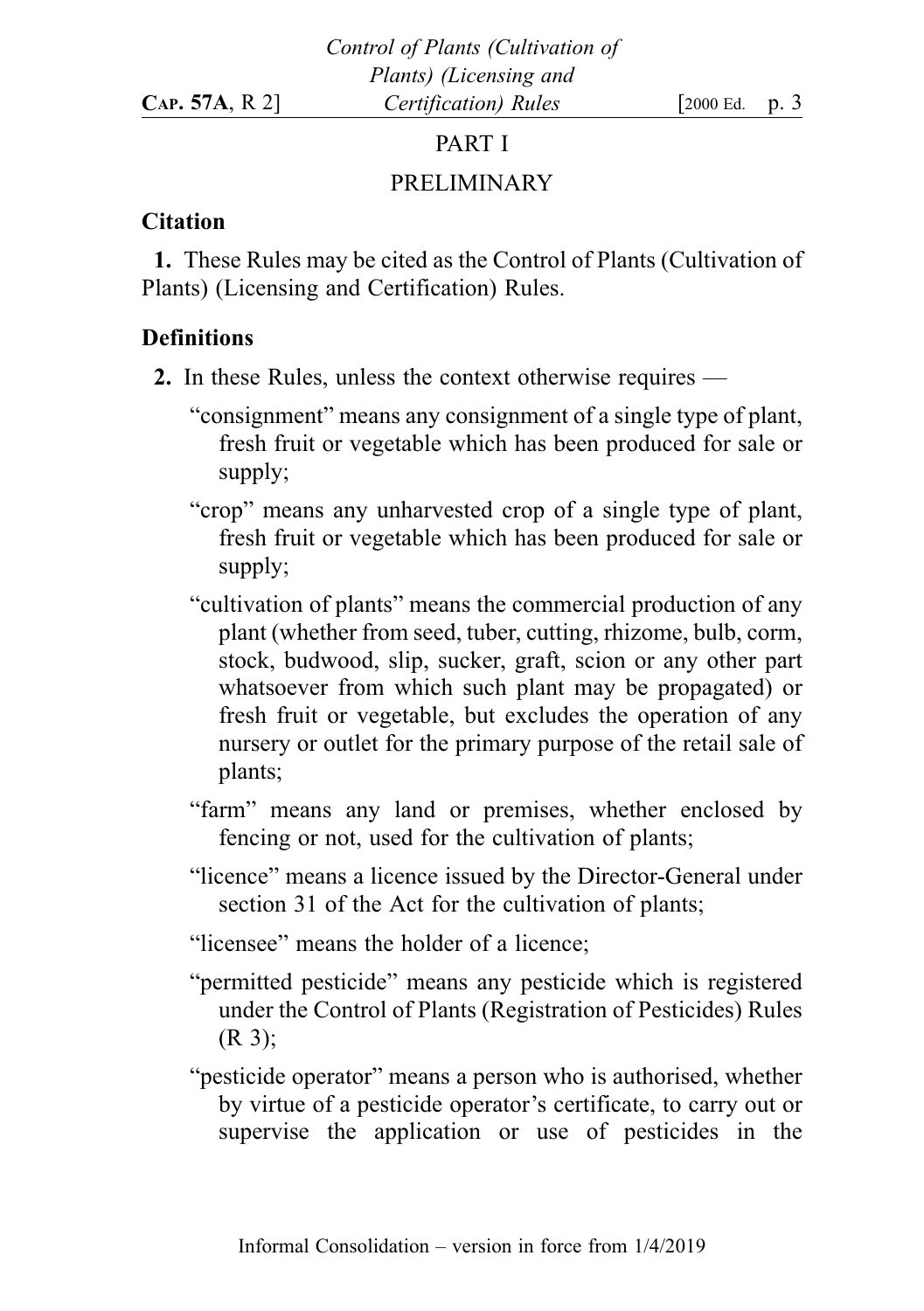cultivation of plants or any activity directly relating to such work;

- "pesticide operator's certificate" means a certificate issued by the Director-General under rule 14(1) certifying that the person to whom the certificate is issued is competent to carry out or supervise the application or use of pesticides in the cultivation of plants and authorising him to carry out or supervise such work;
- "unregistered pesticide" means any pesticide which is not registered under the Control of Plants (Registration of Pesticides) Rules (R 3).

# Limitation of application of Rules

- 3. These Rules shall not apply to
	- (a) the cultivation of plants by any Government agency or statutory body; or
	- (b) the cultivation of plants by tissue culture or micropropagation techniques.

# PART II

# FARM LICENCE FOR CULTIVATION OF PLANTS

## Keeping or maintenance of farm

3A. No person shall keep or maintain a farm except in accordance with a valid licence issued by the Director-General under section 31 of the Act and in accordance with the conditions, if any, of that licence.

[S 296/2004 wef 01/06/2004]

# Fees for licence and renewal of licence

4. Every application for a licence and every application for the renewal of a licence shall be accompanied by the appropriate fee specified in the First Schedule.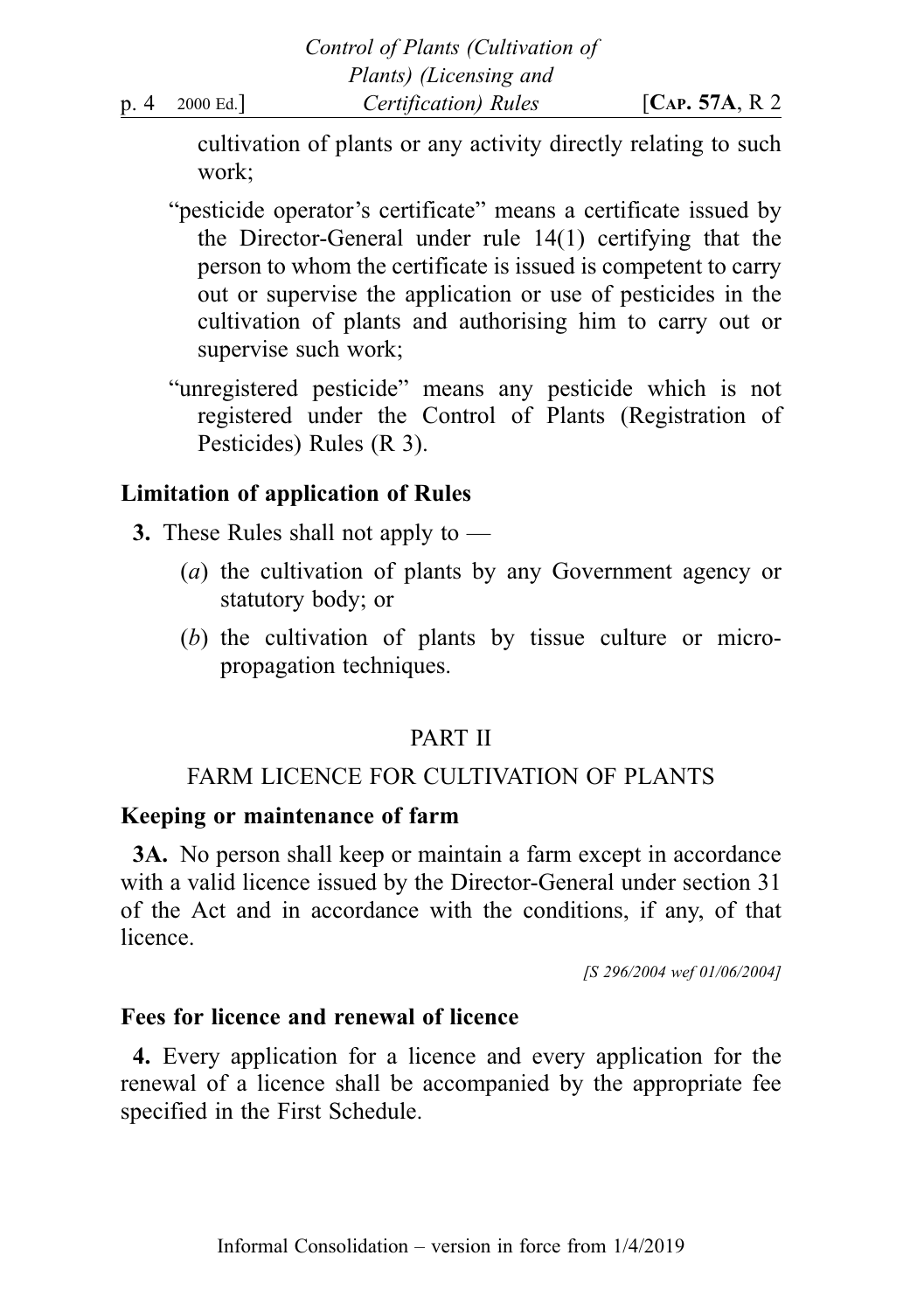## Application for and issue or renewal of licence

5.—(1) In determining whether to issue or refuse to issue a licence to an applicant, the Director-General may consider the suitability of the land or premises to be licensed for use as a farm.

(2) For the purposes of paragraph (1), the Director-General may, at any time —

- (a) enter and inspect the land or premises in respect of which the application for a licence is made, or cause such land or premises to be inspected by an authorised officer;
- (b) require the applicant to make available any relevant documentation for inspection and copying; and
- (c) require the applicant, at his own expense, to make such alteration or improvement to such land or premises or to provide, fix or install such facilities or structures as the Director-General may specify.

(3) The Director-General may refuse to issue a licence to an applicant if —

- (a) the applicant or one of his partners or, if the applicant is a body corporate, one of its directors —
	- (i) had previously been convicted of an offence under the Act; or
	- (ii) had previously held a licence issued under the Act and the licence or permit, as the case may be, was subsequently revoked or suspended under section 32 of the Act; or
- (b) in the opinion of the Director-General
	- (i) the applicant is not a fit and proper person to be granted a licence; or
	- (ii) the land or premises in respect of which the licence is being applied for is or are not suitable for use as a farm.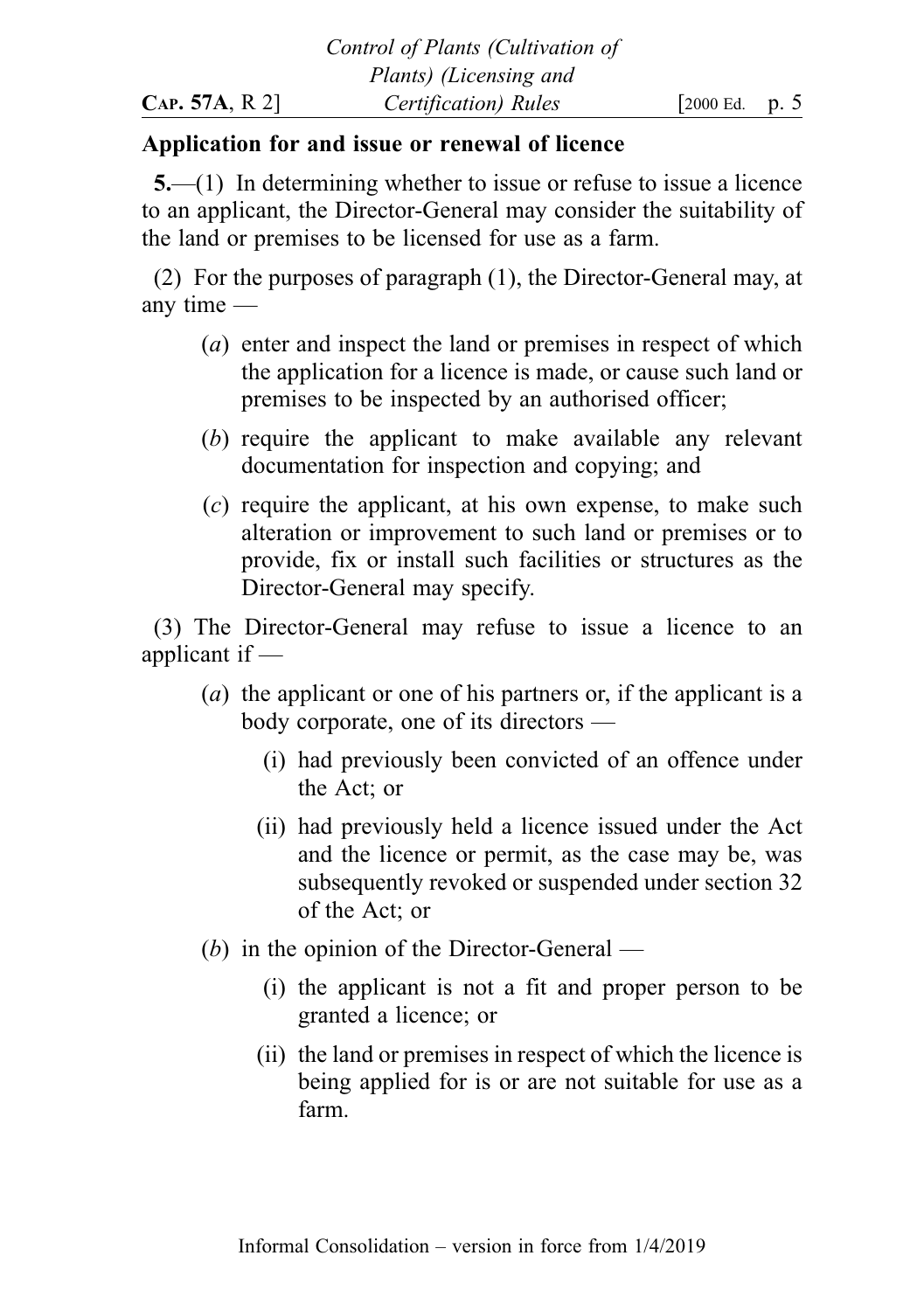(4) Paragraphs (1), (2) and (3) shall apply, with the necessary modifications, to an application for the renewal of a licence.

[S 296/2004 wef 01/06/2004]

## Renewal of licence

6. Every application for the renewal of a licence may be made at any time during one month immediately preceding its expiry.

7. [Deleted by S 296/2004]

## Replacement of lost or defaced licence

8.—(1) Where a licence has been lost or defaced before its expiry, the licensee may apply to the Director-General for the issue of a certified true copy of the licence.

(2) Upon receiving an application under paragraph (1) and the payment of the appropriate fee specified in the First Schedule, the Director-General shall issue a certified true copy of the licence to the licensee and the certified true copy of the licence so issued shall have the same effect as the original thereof.

(3) Any licensee to whom a certified true copy of a licence has been issued in replacement of a licence which he has lost shall, upon discovering the original licence, forthwith return the certified true copy of the licence to the Director-General.

(4) No certified true copy of a licence shall be issued in place of a defaced licence unless the defaced licence is surrendered to the Director-General for cancellation.

(5) No refund shall be made for the fee paid —

- (a) for a certified true copy of a licence upon its return to the Director-General under paragraph (3); or
- (b) for a licence surrendered to the Director-General under paragraph (4).

## Transfer of licence

9. No licensee shall transfer or assign the benefit of his licence to any other person without the prior approval of the Director-General.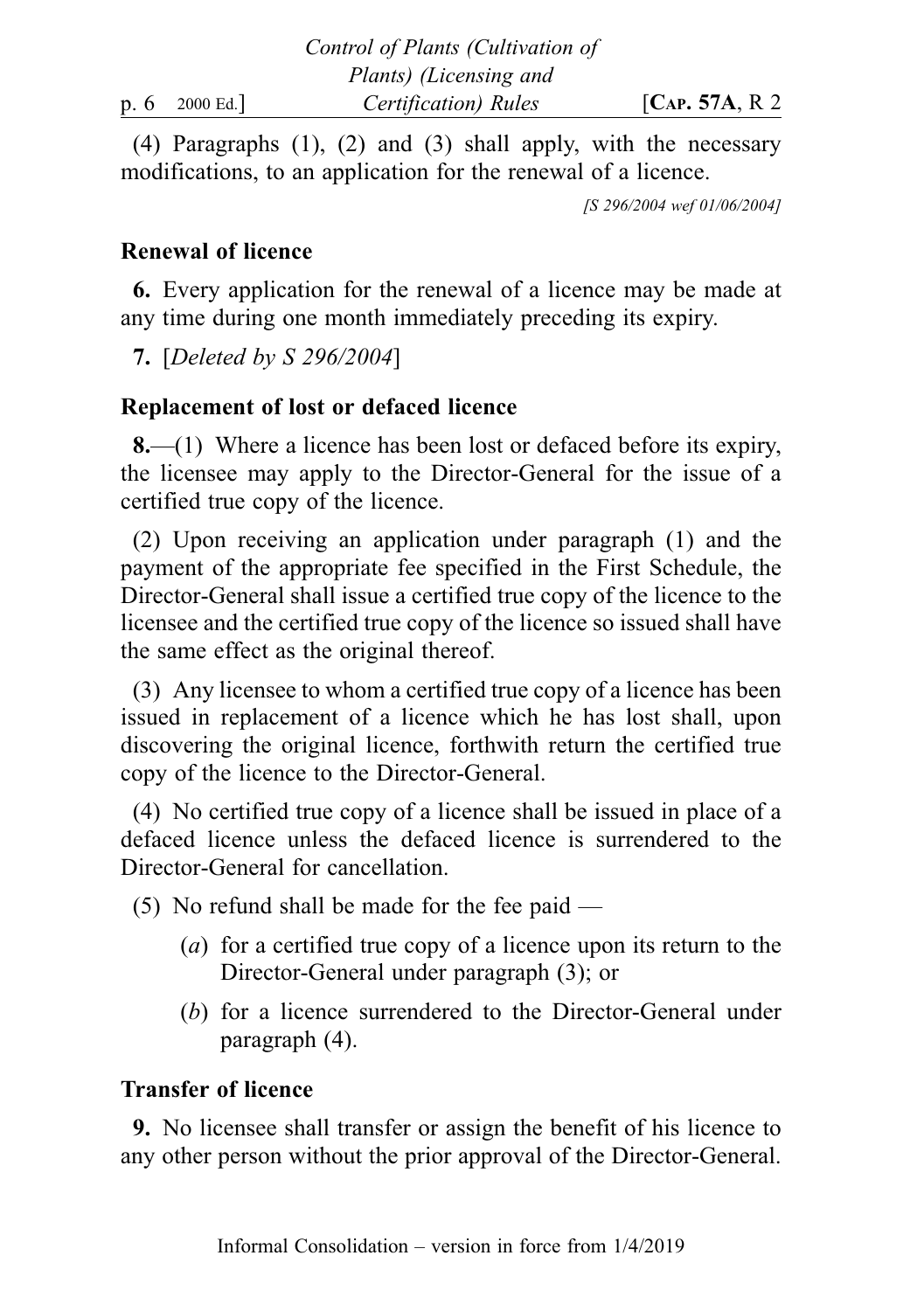## Alteration of licence

10. Any person who, without lawful authority, alters any licence issued under these Rules or knowingly makes use of any licence so altered shall be guilty of an offence.

# Revoked or suspended licence to be surrendered

11.—(1) A licensee shall, upon the receipt of a notice, referred to in section 32(3) of the Act, of the revocation or suspension of his licence, forthwith surrender his licence to the Director-General.

(2) The Director-General shall, upon the expiry of the period of suspension of a licence which has been surrendered to him under paragraph (1), return the licence to the person to whom the licence was issued if the licence has not at that time expired.

## Power to waive or refund fees

11A. Subject to rule 8(5), the Director-General may, if he thinks fit, waive or refund the whole or any part of the licence fee payable under these Rules.

[S 296/2004 wef 01/06/2004]

# **Directives**

11B.—(1) The Director-General may, at any time, issue to any licensee such written directives as he thinks necessary for the proper management and operation of a farm.

(2) Where a licence is revoked or suspended under section 32 of the Act, the Director-General may issue to the person whose licence was revoked or suspended such written directives as he thinks necessary for the proper care and handling of the plants in the farm to which the licence relates.

(3) Every licensee or person to whom any written directive is issued by the Director-General under paragraph (1) or (2) shall comply with such written directive.

[S 296/2004 wef 01/06/2004]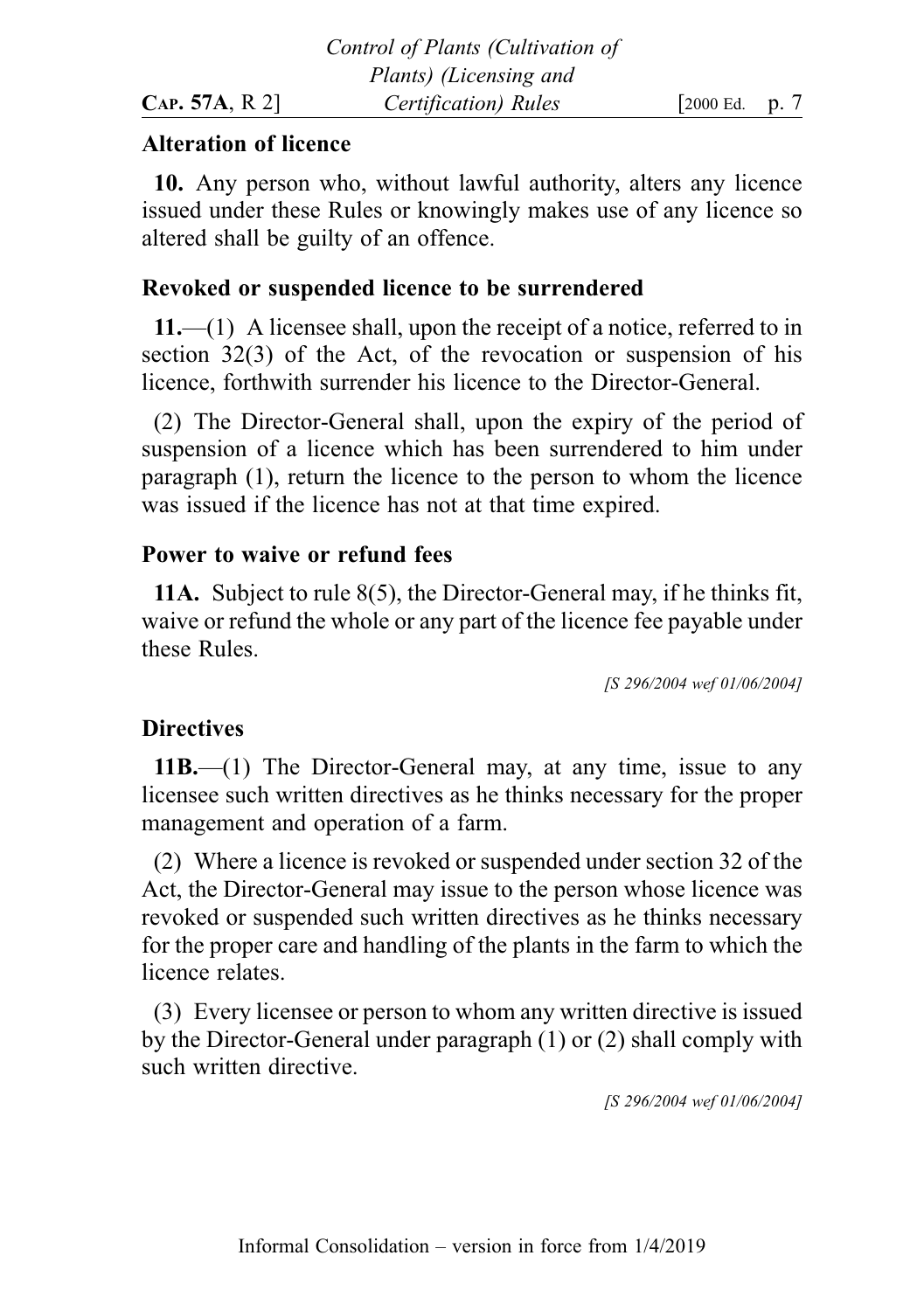# PART III

## PESTICIDE OPERATOR'S CERTIFICATE

## Application for pesticide operator's certificate

12. Every application for a pesticide operator's certificate shall be made in such form as the Director-General may provide and shall specify such particulars as the Director-General may require.

# Director-General may require applicant to undergo medical examination, test or training

13.—(1) Upon receiving an application under rule 12, the Director-General may, for the purpose of satisfying himself that the applicant is sufficiently competent and, in all other respects, a fit and proper person to be entrusted to apply or otherwise use pesticides in the cultivation of plants safely, require the applicant —

- (a) to undergo a medical examination; and
- (b) to take and successfully complete such tests as the Director-General may set.

(2) The Director-General may require any applicant who does not possess the requisite qualification, training or practical experience in pesticide application to undergo such training as may be conducted by him prior to taking any test referred to in paragraph  $(1)(b)$ .

(3) Any applicant who does not successfully complete any test referred to in paragraph  $(1)(b)$  may apply to the Director-General for a re-test and the date of the re-test shall be decided by the Director-General.

[S 296/2004 wef 01/06/2004]

## Issue of certificate

 $14.$ —(1) Upon being satisfied that the applicant is sufficiently competent and in all other respects a fit and proper person to be entrusted to apply or otherwise use pesticides in the cultivation of plants safely and upon the payment of the appropriate fee specified in the First Schedule, the Director-General may issue a pesticide operator's certificate to the applicant subject to such conditions as he may think fit to impose.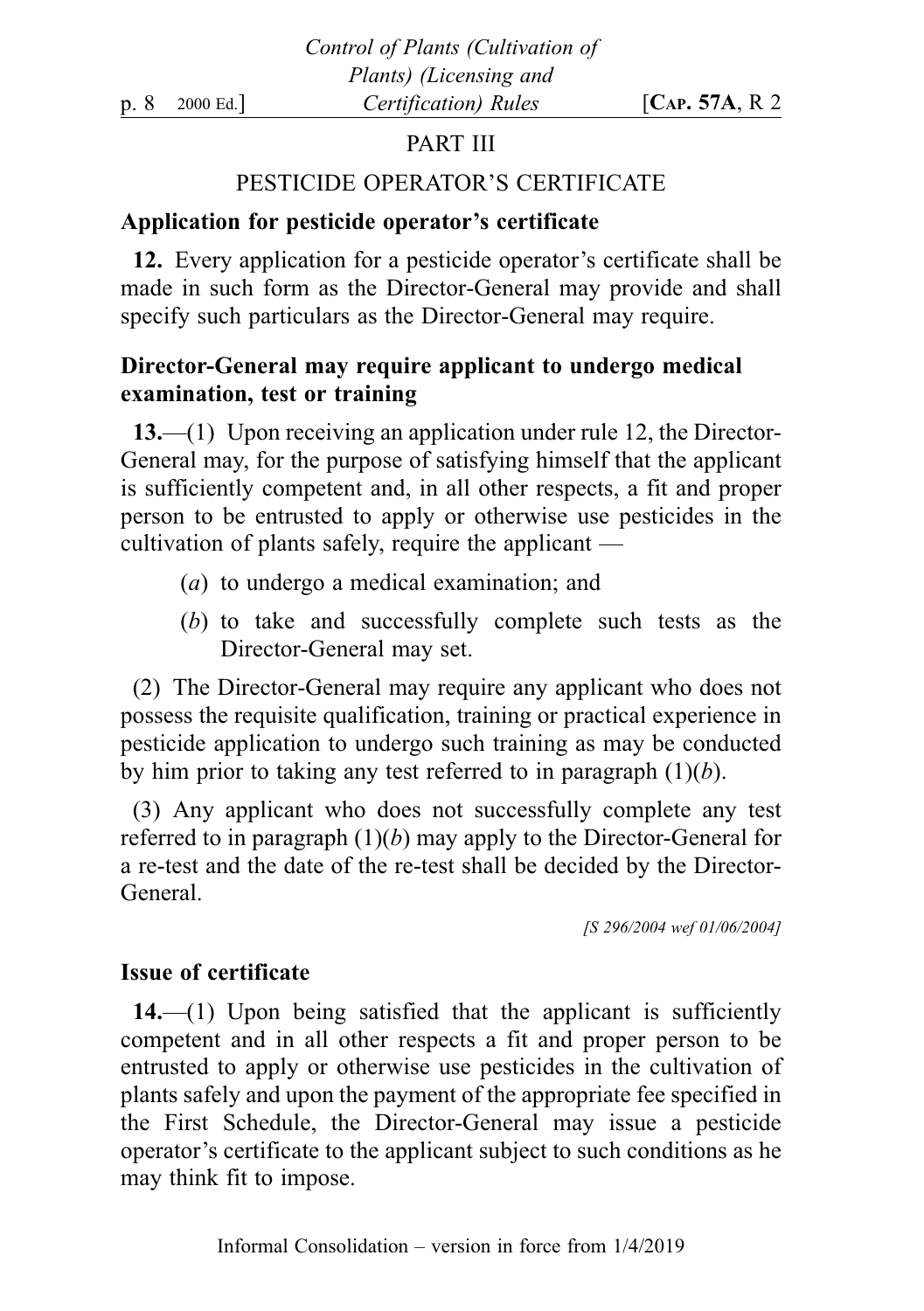(2) Every pesticide operator's certificate shall be in such form as the Director-General may determine.

(3) Notwithstanding paragraph (1), the Director-General may refuse to issue a pesticide operator's certificate without assigning any reason.

(4) The Director-General may at any time add to, vary or revoke any of the conditions subject to which a pesticide operator's certificate has been issued.

## Duration of pesticide operator's certificate

15. Subject to section 13 of the Act and rule 17, every pesticide operator's certificate shall be valid for a period not exceeding 3 years and may be renewed upon its expiry.

## Renewal, replacement, transfer and alteration of pesticide operator's certificate

16. Rules 8, 9 and 10 shall apply, with the necessary modifications, to a pesticide operator's certificate as they apply to a licence.

# Procedure on cancellation or suspension of pesticide operator's certificate

17. Rule 11 shall apply, with the necessary modifications, upon the cancellation or suspension of a pesticide operator's certificate under section 13 of the Act as they apply upon the cancellation or suspension of a licence under rule 11(1).

# PART IV

# PROVISIONS REGULATING CULTIVATION OF PLANTS AND SALE AND SUPPLY OF FRESH FRUITS AND VEGETABLES

## Disposal of pesticide and waste material

18.—(1) Every licensee shall ensure that any pesticide and waste material arising from the cultivation of plants on his farm is properly disposed of in accordance with —

(a) the requirements specified in the Second Schedule; and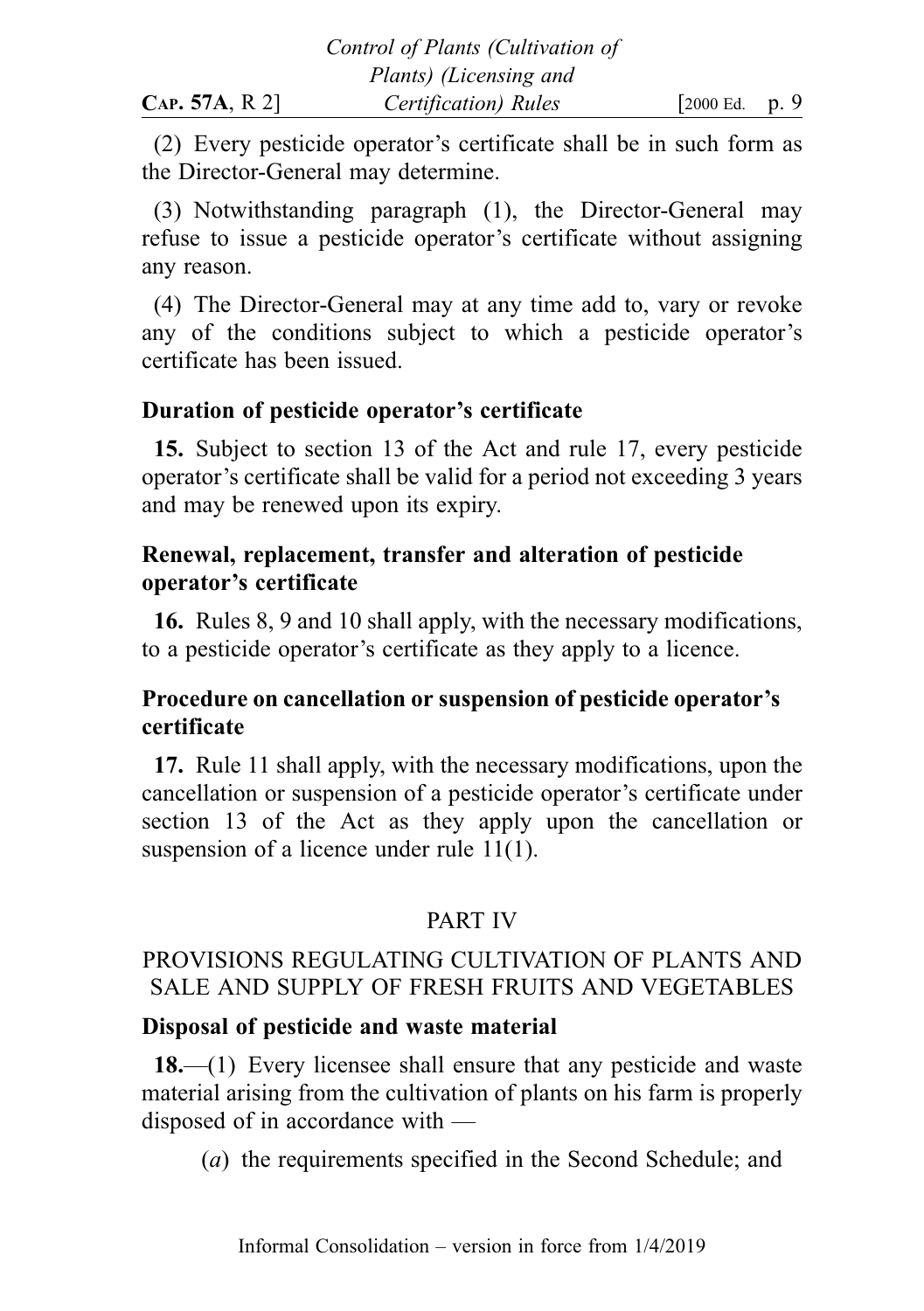(b) such directions as the Director-General may give from time to time.

(2) Where any licensee or pesticide operator has disposed of any pesticide or pesticide container under rule  $23(1)(fa)$ , the licensee or pesticide operator, as the case may be, shall furnish to the Director-General, within a period of 7 days of the disposal, a letter from a chemical disposal company acknowledging the receipt and disposal of the pesticide.

[S 296/2004 wef 01/06/2004]

## Use and storage of pesticide

19.—(1) No pesticide shall be applied or used in the cultivation of plants or kept or stored on any farm unless the pesticide is registered with the Director-General under the Control of Plants (Registration of Pesticides) Rules (R 3).

(2) Every licensee shall ensure that the application or use of any pesticide in the cultivation of plants on his farm is carried out or supervised by a pesticide operator certified by the Director-General under rule  $14(1)$  or  $(2)$ .

# Duties of pesticide operator

 $20$ —(1) It shall be the duty of every pesticide operator to ensure that —

- (a) any pesticide applied or used by him or by any person under his supervision in the cultivation of plants is registered with the Director-General under the Control of Plants (Registration of Pesticides) Rules;
- (b) the application or use of any pesticide by him or by any person under his supervision in the cultivation of plants is carried out in accordance with the instructions specified by the manufacturer of the pesticide, including, but not limited to, any instructions relating to —
	- (i) the dosage and frequency of the application or use of the pesticide;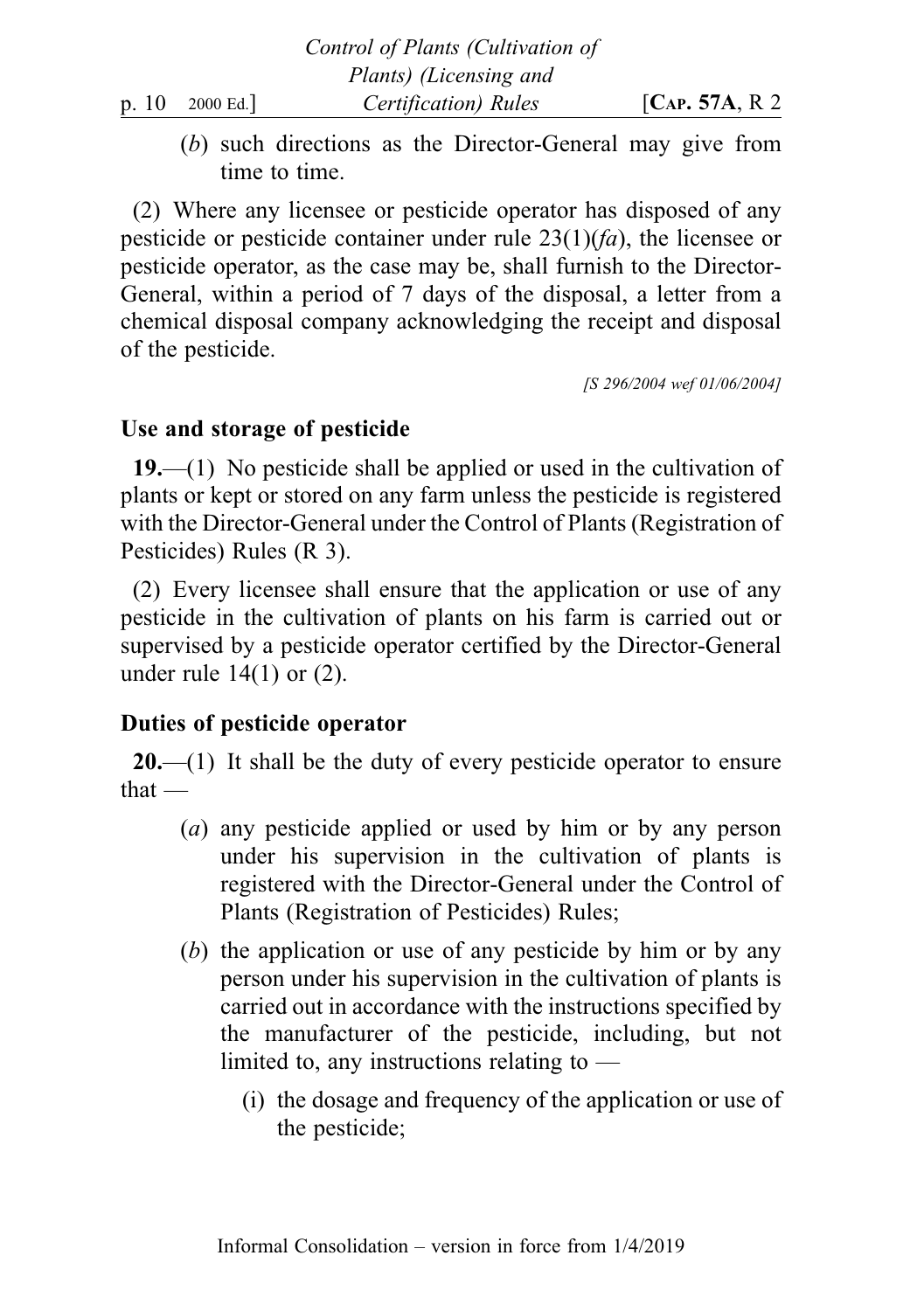|                |                                                   |                       | Control of Plants (Cultivation of              |                                                                                                                                                                                              |       |
|----------------|---------------------------------------------------|-----------------------|------------------------------------------------|----------------------------------------------------------------------------------------------------------------------------------------------------------------------------------------------|-------|
| CAP. 57A, R 2] |                                                   |                       | Plants) (Licensing and<br>Certification) Rules | [2000 Ed.                                                                                                                                                                                    | p. 11 |
|                | pesticide may be applied or used;                 |                       |                                                | (ii) the types of crops or plants in respect of which the                                                                                                                                    |       |
|                | pesticide may be applied or used;                 |                       |                                                | (iii) the types of pests for the control of which the                                                                                                                                        |       |
|                |                                                   |                       |                                                | (iv) the method of application or use of the pesticide;                                                                                                                                      |       |
|                | the pesticide;                                    |                       |                                                | (v) the pre-harvest interval in the application or use of                                                                                                                                    |       |
|                | pesticide;                                        |                       |                                                | (vi) any restrictions as to the application or use of the                                                                                                                                    |       |
|                | using the pesticide; and                          |                       |                                                | (vii) the safety and protection of the person applying or                                                                                                                                    |       |
|                | (viii) the protection of the environment;         |                       |                                                |                                                                                                                                                                                              |       |
|                | application or use of the pesticide;              |                       |                                                | $(c)$ any person who applies or uses any pesticide in the<br>cultivation of plants under his supervision is given<br>sufficient information, instruction and guidance as to the              |       |
|                |                                                   |                       |                                                | $(d)$ any pesticide applied or used in the cultivation of plants is<br>properly stored in the farm, or disposed of, in accordance<br>with the requirements specified in the Second Schedule; |       |
|                |                                                   |                       |                                                | (e) any container which has been used on the farm to contain<br>any pesticide is cleaned or disposed of in accordance with<br>the requirements specified in the Second Schedule;             |       |
|                | supply does not contain $-$                       |                       |                                                | $(f)$ any fresh fruit or vegetable produced on the farm for sale or                                                                                                                          |       |
|                | (i) any residue of any unregistered pesticide; or |                       |                                                |                                                                                                                                                                                              |       |
|                |                                                   |                       |                                                | (ii) any residue of any permitted pesticide exceeding $-$                                                                                                                                    |       |
|                |                                                   | of that pesticide; or |                                                | (A) the level specified in the Ninth Schedule to the<br>Food Regulations (Cap. 283, Rg 1) in respect                                                                                         |       |
|                |                                                   |                       |                                                | [S 217/2019 wef 01/04/2019]                                                                                                                                                                  |       |

(B) where no such specification has been made in the Ninth Schedule to the Food Regulations in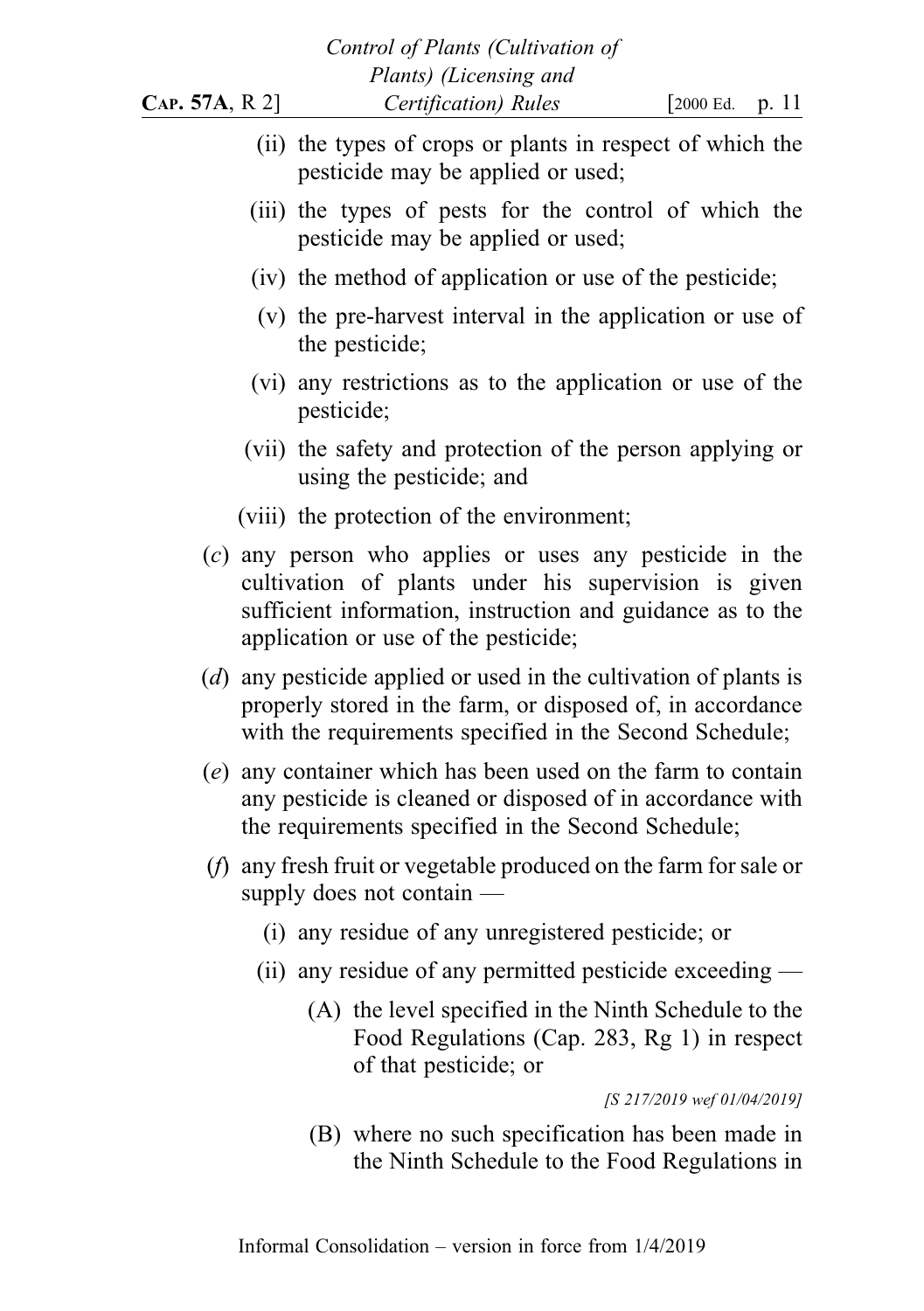|                      | Compo of Lands (Cantralion of                                                                                                    |                     |
|----------------------|----------------------------------------------------------------------------------------------------------------------------------|---------------------|
|                      | Plants) (Licensing and                                                                                                           |                     |
| p. $12 \t 2000$ Ed.] | Certification) Rules                                                                                                             | [ $CAP. 57A, R.2$ ] |
|                      | respect of any such pesticide, the level<br>recommended by the Joint FAO/WHO Codex<br>Alimentarius Commission in respect of that |                     |
|                      | pesticide; and                                                                                                                   |                     |

Control of Plants (Cultivation of

[S 217/2019 wef 01/04/2019]

(g) a record relating to the application of any pesticide in the cultivation of plants on the farm is made and kept in such manner as the Director-General may require.

(2) Every pesticide operator shall, whenever required to do so by the Director-General or an authorised officer, as the case may be —

- (a) submit to the Director-General any record made by him under paragraph  $(1)(g)$ ; or
- (b) produce any such record to the authorised officer for inspection.

## Licensee not to supply or sell fresh fruits or vegetables with pesticide residue exceeding specified level

21. No licensee shall supply or sell any fresh fruit or vegetable containing any residue of any unregistered pesticide or any residue of any permitted pesticide exceeding the level referred to in rule  $20(1)(f)(ii)$ .

## PART V

### POWERS OF AUTHORISED OFFICERS

## Powers to take samples for laboratory analysis, to prohibit harvest of crop and to detain consignment

 $22$ —(1) An authorised officer may, for the purpose of ascertaining whether any crop or consignment of any plant, fresh fruit or vegetable produced for sale or supply by any licensee contains any residue of any unregistered pesticide or any residue of any permitted pesticide exceeding the level referred to in rule  $20(1)(f)(ii)$ , at any time enter the farm of the licensee and —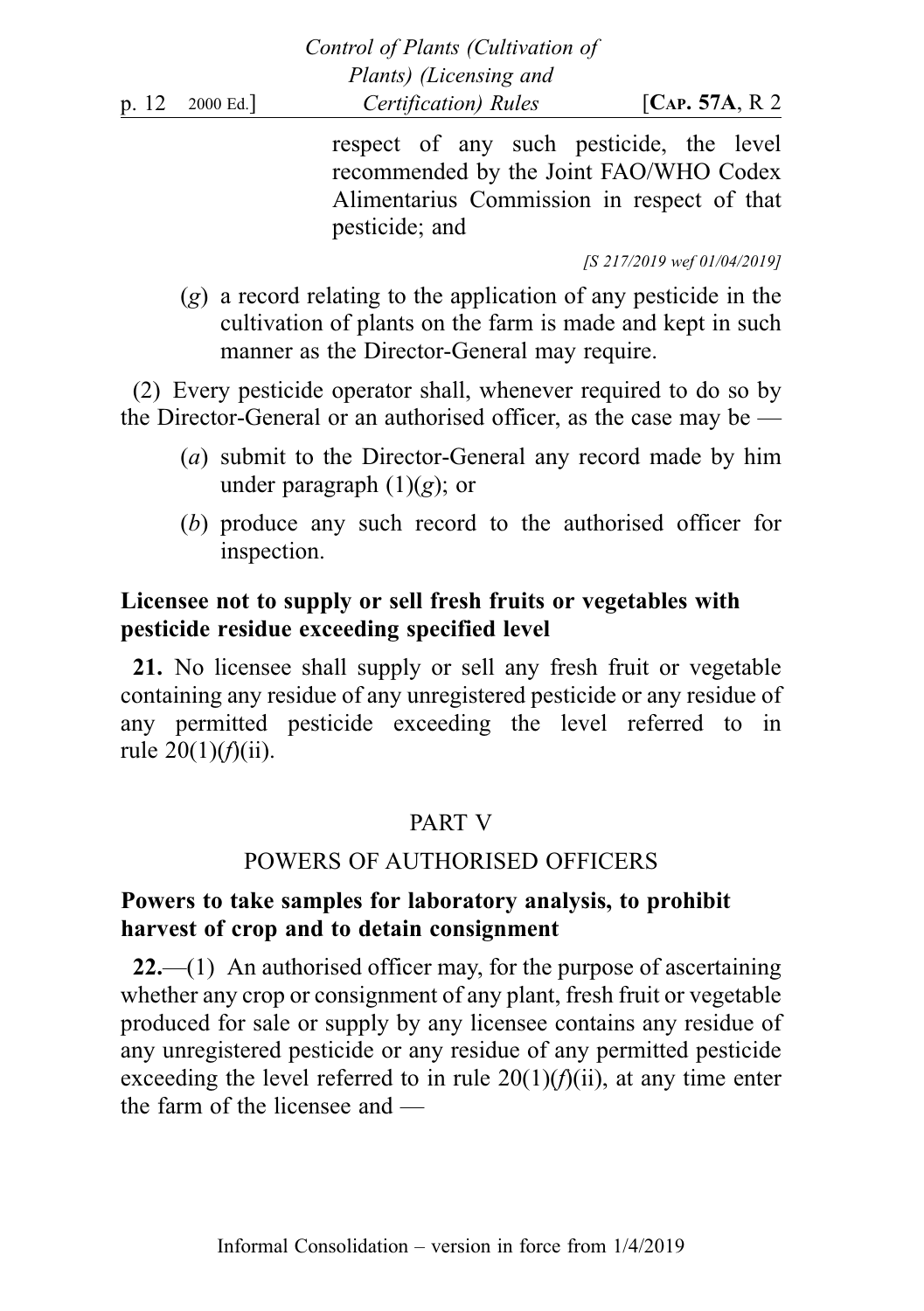- (a) take such samples from the crop or consignment as may reasonably be necessary for laboratory analysis or examination; and
- (b) where it appears to him to be necessary to do so, prohibit the harvest of the crop or the distribution or sale of the consignment pending the result of the laboratory analysis or examination of the sample.

(2) No payment shall be made for any sample taken under paragraph (1).

(3) Where an authorised officer takes any sample under paragraph (1), the following procedure shall apply:

(*a*) the authorised officer shall —

- (i) seal the sample in such manner as its nature permits;
- (ii) label the sample with the particulars of the licensee, the crop or consignment from which it is taken and the date on which it is taken; and
- (iii) sign his name on the label; and
- (b) the licensee or, where the licensee is not present, the person having charge of the farm at the material time shall sign an acknowledgment that the sample taken comes from the crop or consignment produced by the licensee,

and thereafter the authorised officer shall forthwith deliver the sample to an authorised analyst for laboratory analysis or examination to determine whether the sample contains any residue of any unregistered pesticide or any residue of any permitted pesticide exceeding the level referred to in rule  $20(1)(f)(ii)$ .

(4) Where an authorised officer has prohibited the harvest of a crop or the distribution or sale of any consignment pending the result of the laboratory analysis or examination of the sample taken therefrom under paragraph  $(1)$ , the authorised officer —

(a) shall cause the crop or consignment to be marked or labelled for identification; and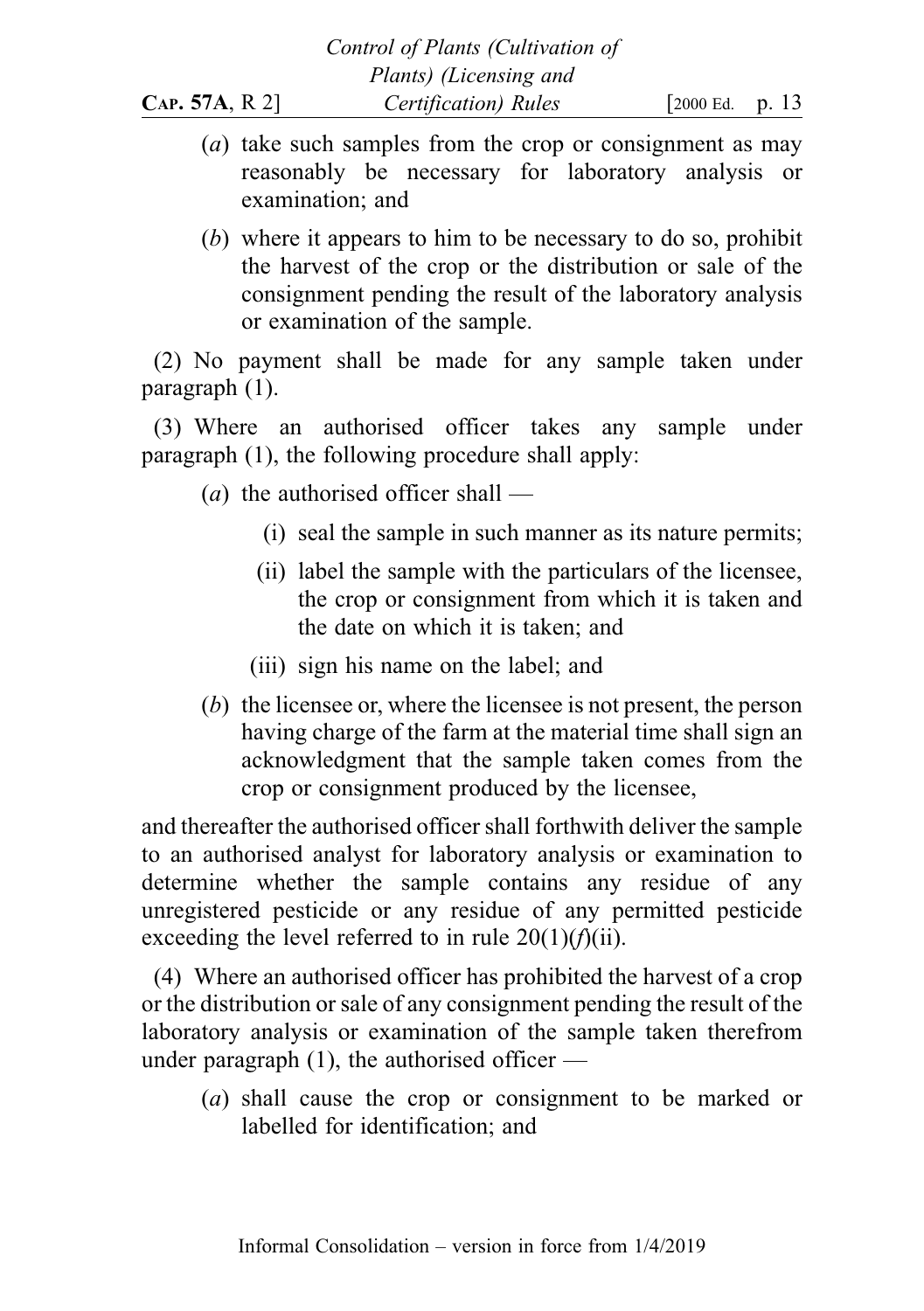- (b) in the case of a consignment, may direct the licensee or, where the licensee is not present, the person having charge of the farm at the material time, to remove the consignment to such place as the authorised officer may specify and detain it thereat pending the result of the laboratory analysis or examination of the sample taken.
- $(5)$  Any person who
	- (a) harvests any crop against the order of the authorised officer or, without the authority of the authorised officer, tampers with, removes, distributes, sells or otherwise disposes of, the whole or any part of a consignment which has been detained by the authorised officer under paragraph (4); or
	- (b) alters, counterfeits, defaces, destroys, erases or removes any mark placed by the authorised officer for the identification of the crop or any label affixed by the authorised officer to the consignment for the identification thereof,

shall be guilty of an offence.

(6) Where the result of the laboratory analysis or examination of the sample taken under paragraph (1) confirms that the sample does not contain any residue of any unregistered pesticide or any residue of any permitted pesticide exceeding the level referred to in rule  $20(1)(f)(ii)$ , the authorised officer shall forthwith lift the prohibition against the harvest of the crop or direct the release of the consignment, as the case may be.

(7) Where the result of the laboratory analysis or examination of the sample taken under paragraph (1) confirms that the sample does contain any unregistered pesticide or any residue of any permitted pesticide exceeding the level referred to in rule  $20(1)(f)(ii)$ , the authorised officer may, in accordance with such directions as the Director-General may give, order that the whole crop or consignment from which the sample is taken be seized and dealt with or disposed of in accordance with section 40 (1) (b) or  $(c)$  of the Act.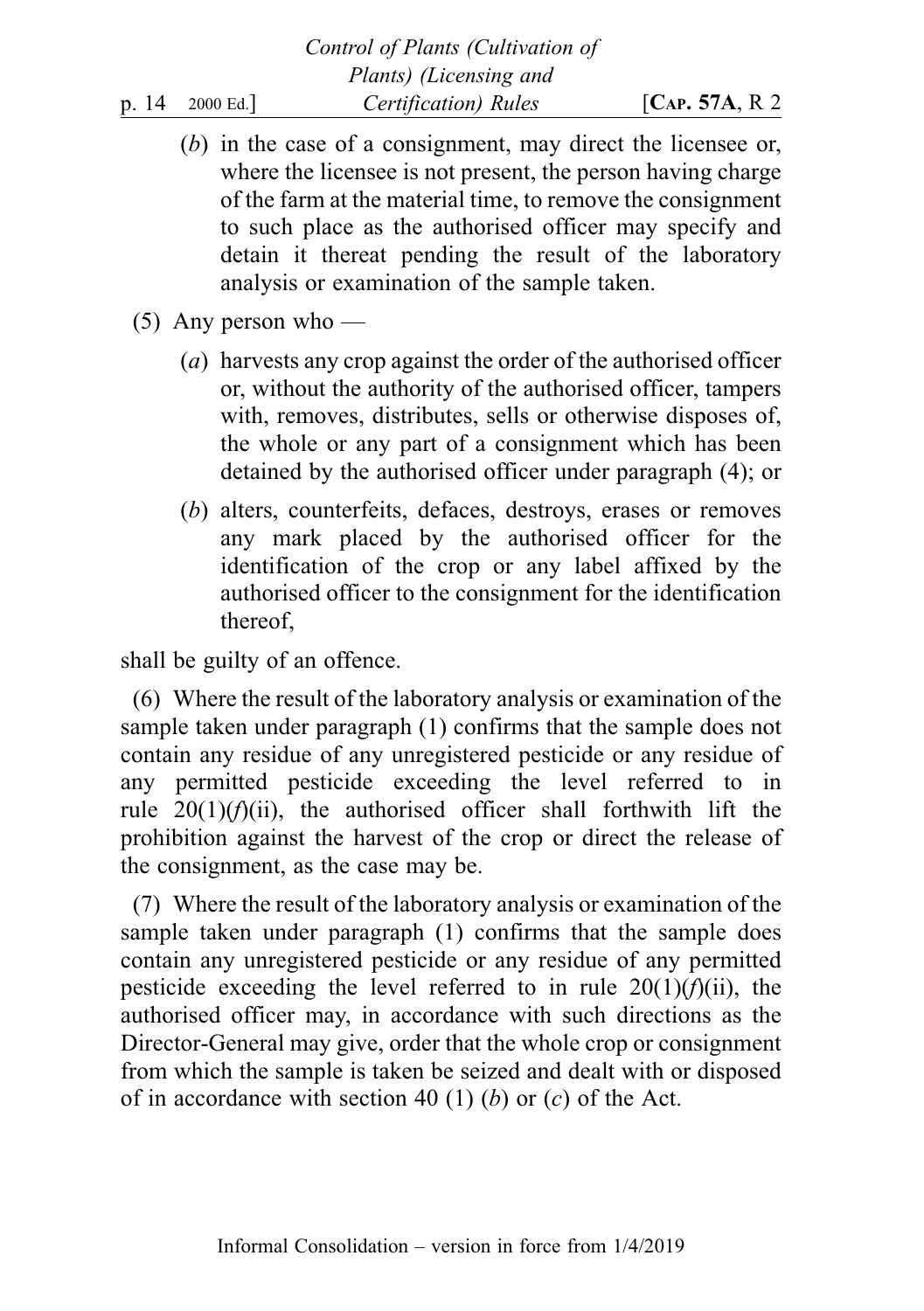### Powers of authorised officers

23.—(1) In addition to the general powers conferred by section 37(1) of the Act and the powers conferred by these Rules, an authorised officer may, at any time —

- (a) enter and inspect any premises which he has reason to believe has been used or is being used for the cultivation of plants;
- (b) enter and inspect any farm for the purpose of ascertaining whether any unregistered pesticide is being applied, kept, stored or used thereon;
- (c) inspect any place used for the storage of the pesticides which are being applied or used in the cultivation of plants;
- (d) open and examine any container or receptacle which contains or which the authorised officer reasonably believes to contain any pesticide;
- (e) require any licensee or any other person having the charge of the licensee's farm or any pesticide operator to furnish such information and particulars as the authorised officer may reasonably require;
- (f) require any pesticide operator to produce for inspection any record made by him under rule  $20(1)(g)$ ;
- (fa) require any licensee or pesticide operator to dispose of, in accordance with the requirements specified in the Second Schedule, any pesticide or pesticide container that is found on the farm; and

[S 296/2004 wef 01/06/2004]

(g) do such other act or thing as may be necessary for the purpose of carrying out his duties under these Rules.

(2) Any person who obstructs any authorised officer in the exercise of his powers under this rule shall be guilty of an offence.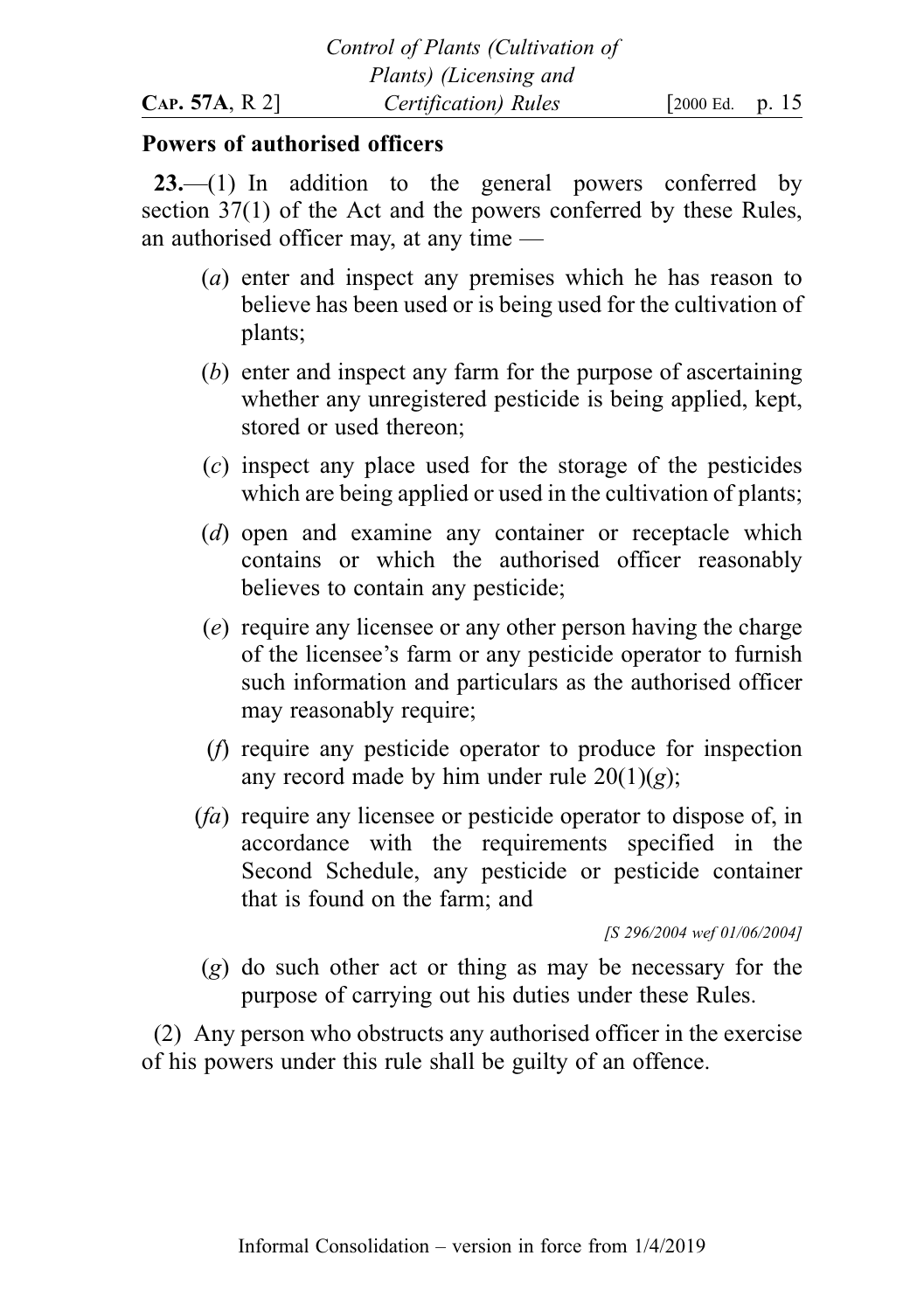# PART VI

## OFFENCE, PENALTY AND FORFEITURE

## Making of false declarations, etc.

24. Any person who, being required by or by virtue of these Rules to make any declaration, statement or representation or to produce any document or who, for the purpose of obtaining any licence or pesticide operator's certificate —

- (a) makes or presents any declaration, statement or representation which, to his knowledge, is false in any material particular; or
- (b) produces any document which, to his knowledge, is false in any material particular or has not been made by the person by whom it purports to have been made, or has been in any way altered or tampered with,

shall be guilty of an offence.

## **Offences**

25. Any person who contravenes rule 3A, 9, 11(1), 11B(3), 18(1) or (2), 19(1) or (2), 20(1) or (2), 21 or  $22(3)(b)$  shall be guilty of an offence.

[S 296/2004 wef 01/06/2004]

## Penalty

26. Any person who is guilty of an offence under these Rules shall be liable on conviction to a fine not exceeding \$10,000 or to imprisonment for a term not exceeding 3 years or to both.

## Forfeiture of consignment upon conviction

27. Where any person is convicted of an offence under these Rules, the court may order that any consignment and any container, receptacle or other article to which the offence relates shall be forfeited to the Board and disposed of as the Director-General thinks fit.

[S 217/2019 wef 01/04/2019]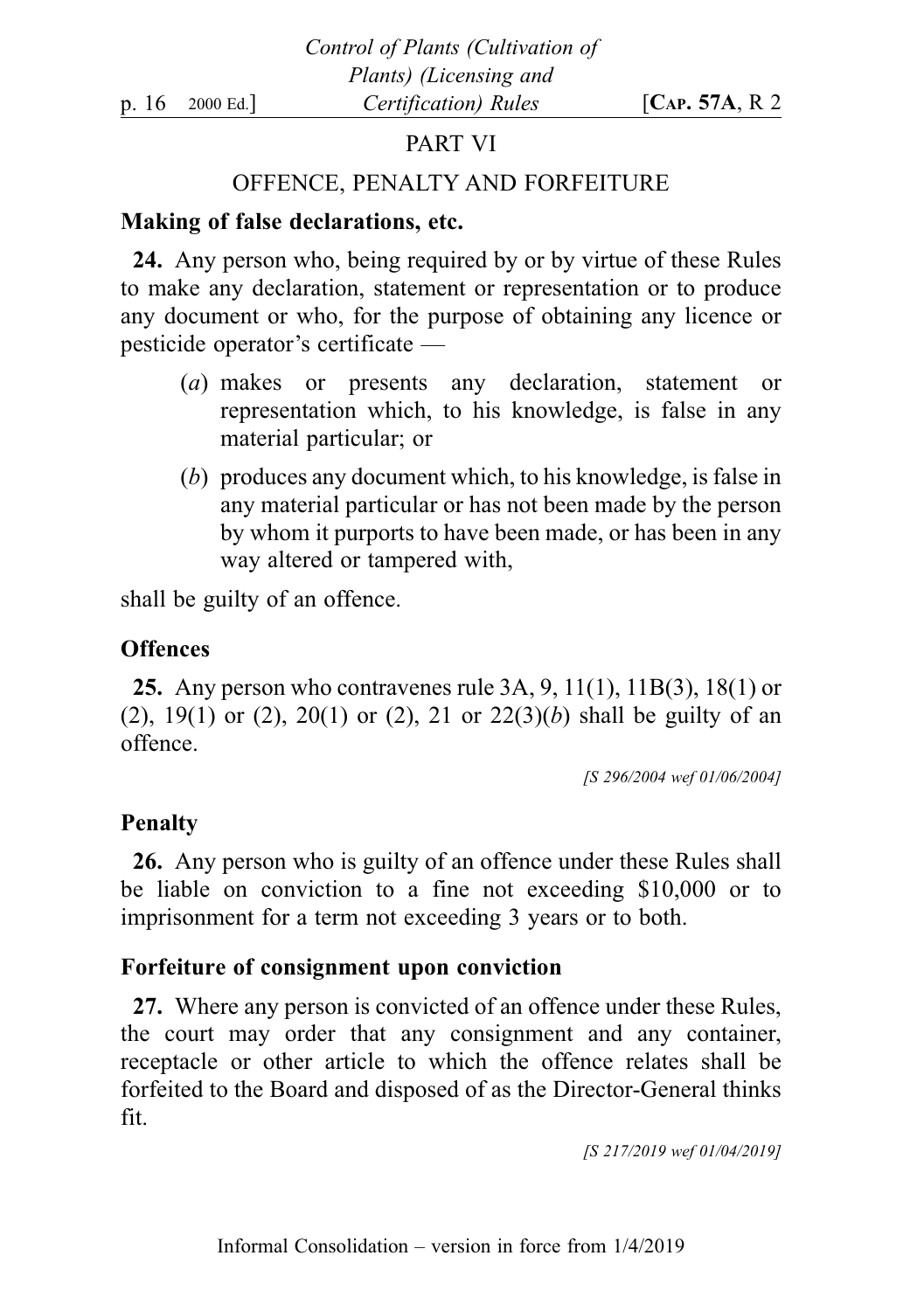### FIRST SCHEDULE

Rules 4, 8(2) and 14(1)

#### FEES

| 1. For the issue or renewal of a farm licence                                          | \$100 per year |  |
|----------------------------------------------------------------------------------------|----------------|--|
| 2. For the issue or renewal of a pesticide operator's \$210 for 3 years<br>certificate |                |  |
| 3. For a certified true copy of a document                                             | \$9.45         |  |

[S 450/2006 wef 01/08/2006]

#### SECOND SCHEDULE

Rule  $20(1)(d)$  and  $(e)$ 

#### REQUIREMENTS FOR STORAGE AND DISPOSAL OF PESTICIDE AND CLEANING AND DISPOSAL OF PESTICIDE CONTAINER

1. Requirements for storage of pesticide

(1) Any pesticide used in the cultivation of plants shall be stored —

- (a) in a dry and well-ventilated place away from direct sunlight or any dwelling-house or watercourse or any food, animal feed or other combustible material;
- (b) under lock and key and out of the reach of children;
- (c) in its original container and with its original label intact; and
- (d) in accordance with any other directions, as the Director-General may give from time to time

(2) There shall be placed at a conspicuous part of the place in which any pesticide is stored a sign in such form as the Director-General may require, stating that that place is used for the storage of pesticides.

#### 2. Requirements for the cleaning and disposal of pesticide container

(1) Any container which has been used to contain any pesticide shall be emptied and rinsed at least 3 times before being disposed of.

(2) The water used to rinse the container shall not be discharged directly into any watercourse, drain or water source

(3) The container shall not be used to contain water for human or animal use, food or animal feed and shall be rendered unusable before disposal.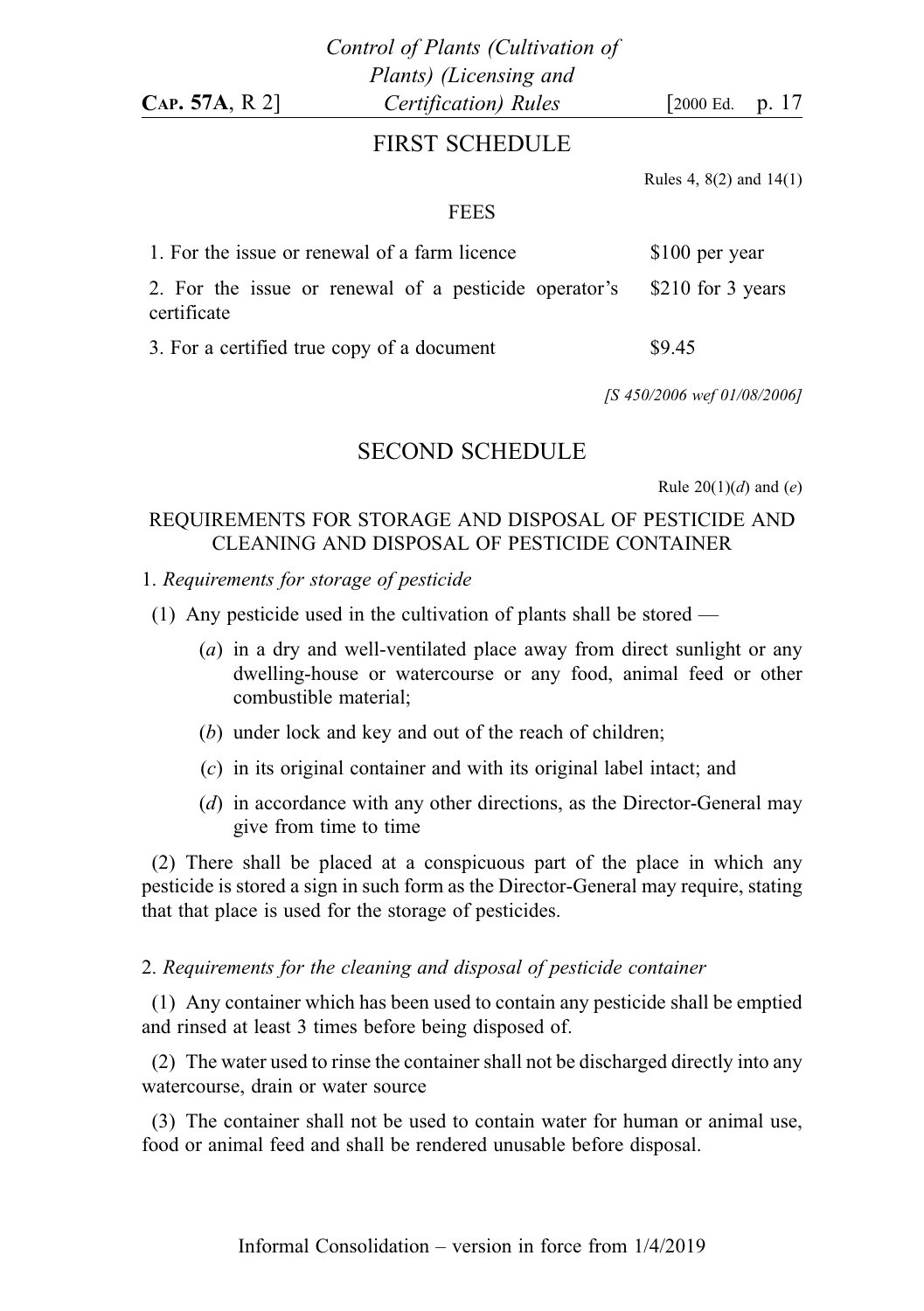Control of Plants (Cultivation of Plants) (Licensing and p. 18 2000 Ed.]  $\qquad \qquad$  Certification) Rules  $\qquad \qquad$  [CAP. 57A, R 2

#### SECOND SCHEDULE — continued

(4) The disposal of any container used to contain any pesticide shall be carried out by a chemical disposal company approved by the Director-General.

[S 296/2004 wef 01/06/2004]

#### 3. Requirements for the disposal of pesticide

(1) No pesticide, including unused or unfinished concentrates or spray solutions, shall be discharged directly into any watercourse, watersource or drain, or in a manner that may contaminate the environment or pose a hazard to livestock, wildlife or human health.

(2) The disposal of any pesticide shall be carried out by a chemical disposal company approved by the Director-General.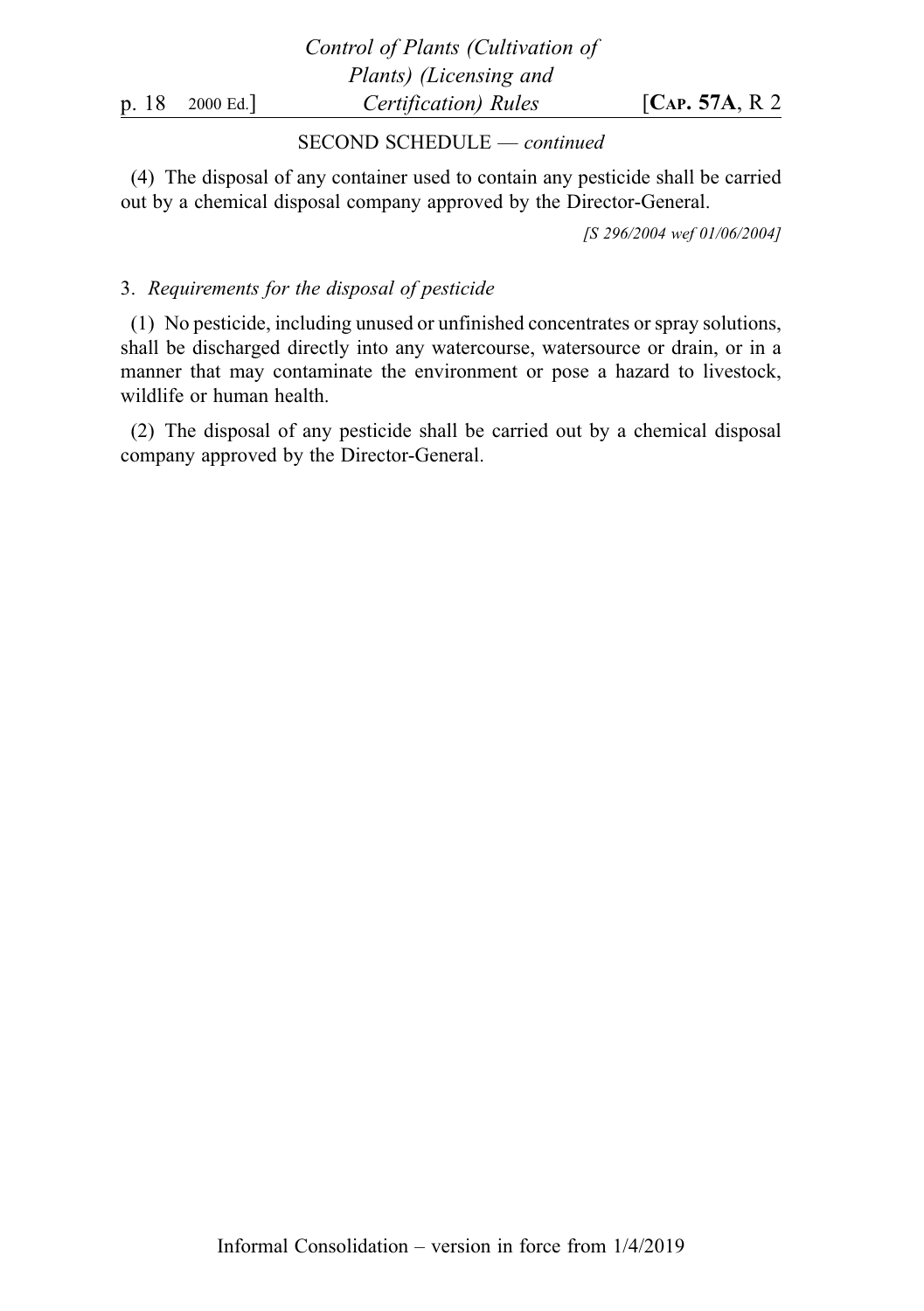# LEGISLATIVE HISTORY CONTROL OF PLANTS (CULTIVATION OF PLANTS) (LICENSING AND CERTIFICATION) RULES (CHAPTER 57A, R 2)

This Legislative History is provided for the convenience of users of the Control of Plants (Cultivation of Plants) (Licensing and Certification) Rules. It is not part of these Rules.

|                      | 1. 1994 Revised Edition — Control of Plants (Cultivation of<br><b>Plants)</b> (Licensing and Certification) Rules                     |
|----------------------|---------------------------------------------------------------------------------------------------------------------------------------|
| Date of operation    | $: 18$ February 1994                                                                                                                  |
|                      | 2. G. N. No. S 147/1997 – Control of Plants (Cultivation of Plants)<br>(Licensing and Certification) (Amendment)<br><b>Rules 1997</b> |
| Date of commencement | : 1 April 1997                                                                                                                        |
|                      | 3. G. N. No. S 135/1998 – Control of Plants (Cultivation of Plants)<br>(Licensing and Certification) (Amendment)<br><b>Rules 1998</b> |
| Date of commencement | : 1 April 1998                                                                                                                        |
|                      | 4. G. N. No. S 10/1999 - Control of Plants (Cultivation of Plants)<br>(Licensing and Certification) (Amendment)<br><b>Rules 1999</b>  |
| Date of commencement | : 8 January 1999                                                                                                                      |
|                      | 5. G. N. No. S 27/1994 - Control of Plants (Cultivation of Plants)<br>(Licensing and Certification) Rules 1994                        |
| Date of commencement | : 31 January 2000                                                                                                                     |
|                      | 6. 2000 Revised Edition — Control of Plants (Cultivation of Plants)<br>(Licensing and Certification) Rules                            |
| Date of operation    | : 31 January 2000                                                                                                                     |
|                      | 7. G. N. No. S 90/2000 - Control of Plants (Cultivation of Plants)<br>(Licensing and Certification) (Amendment)<br><b>Rules 2000</b>  |
| Date of commencement | : 3 March 2000                                                                                                                        |